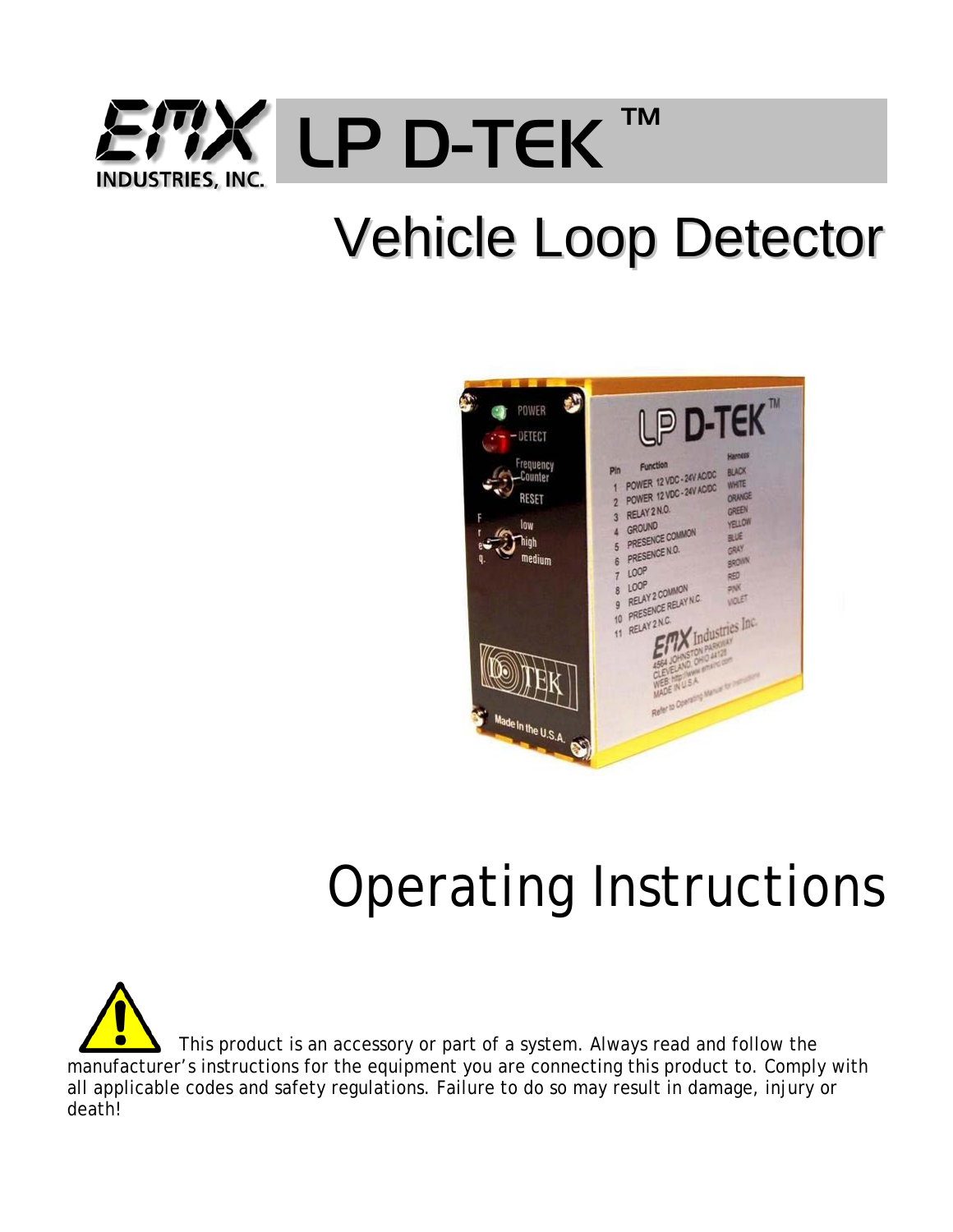#### **Product Overview**

The LP D-TEK<sup>TM</sup> Vehicle Loop Detector allows for detection of metallic objects entering into the field formed around the detection loop. We have designed the LP D-TEK with the following objectives in mind:

- 1. Low current consumption, 9 mA maximum current draw in fail safe or fail secure.
- 2. All controls are accessible from the outside for easy installation and operation.
- 3. Integral loop conditioner is provided, to enable detector operation with marginal loops.
- 4. Provide all features and controls necessary for a variety of applications.
- 5. Use metal housing for maximum durability and RF resistance.
- 6. Provide maximum surge protection on all inputs and outputs of the detector.

We took extra care to achieve and exceed these objectives. For example the controls are divided into two groups. The group on the front of the detector is for basic operation and the group on the back of the detector is for advanced settings. This way the more advanced settings are not visible to the casual user.

The D-TEK is made from aircraft quality anodized aluminum and all switches have gold plated contacts that are sealed for protection. The circuit is protected by an advanced thermal resettable fuse, snubbing circuitry on the relay contacts, Metal Oxide Varistor on the power input and triple protection on the loop input.

The D-TEK features are extensive and include full loop diagnostic with frequency counter, 10 sensitivity settings, delay and extend features, "fail safe" and "fail secure" operation, automatic sensitivity boost, pulse or two presence relay operation and more.

| <b>Technical Specifications</b> |                                                                                         |  |  |  |  |  |
|---------------------------------|-----------------------------------------------------------------------------------------|--|--|--|--|--|
| Power Supply                    | 12 Volt DC - 24 Volt AC self adjusting                                                  |  |  |  |  |  |
| Power Supply Tolerance          | $+/-$ 20% of power rating                                                               |  |  |  |  |  |
| <b>Current Draw</b>             | 9.0 mA maximum                                                                          |  |  |  |  |  |
| <b>Housing Material</b>         | Extruded Anodized Aluminum                                                              |  |  |  |  |  |
|                                 | H=3.25" (83mm), W=2.56" (40mm) D=3.65" (90mm)                                           |  |  |  |  |  |
| Relay Type                      | (2) DPST 1A@ 30VDC                                                                      |  |  |  |  |  |
| Temperature Range               | -40 to 180 Degrees Fahrenheit                                                           |  |  |  |  |  |
| Connector                       | 11 Pin Octal compatible with DIN rail mount socket or wire harness                      |  |  |  |  |  |
| Loop Inductance Range           | 20 to 2000 micro henries with "Q" factor of 5 or higher                                 |  |  |  |  |  |
| Loop Input                      | <b>Transformer Isolated</b>                                                             |  |  |  |  |  |
| Power On Indicator              | Green T-1 LED                                                                           |  |  |  |  |  |
| Detect Indicator                | Red T-13/4 LED                                                                          |  |  |  |  |  |
| Surge Protection                | MOV, Neon and Silicon Protection Devices                                                |  |  |  |  |  |
| Tuning                          | Detector automatically tunes to the loop after power application or reset               |  |  |  |  |  |
| Tracking                        | Detector automatically tracks and compensates for environmental changes                 |  |  |  |  |  |
| <b>Environmental Protection</b> | Circuit board is conformal coated to resist moisture                                    |  |  |  |  |  |
| <b>Frequency Counter</b>        | Counts Loop frequency, each blink represents 10KHz.                                     |  |  |  |  |  |
|                                 | Counts between 3 to 13 blinks confirm that the detector is tuned to the loop.           |  |  |  |  |  |
| Power Indicator                 | Solid lighted green LED indicates power                                                 |  |  |  |  |  |
| Loop Failure Indicator          | Slow blinking green LED indicates loop failure                                          |  |  |  |  |  |
| Loop Failure Memory             | Fast consecutive green blinking LED indicates past loop problem that healed             |  |  |  |  |  |
| Detect Indicator                | Solid lighted red LED indicates detection                                               |  |  |  |  |  |
| <b>Extend Indicator</b>         | Blinking red LED after vehicle leaves the loop indicates time extend                    |  |  |  |  |  |
| 4 minute limit                  | Blinking red LED during vehicle detection indicates that 4 minute limit has<br>expired. |  |  |  |  |  |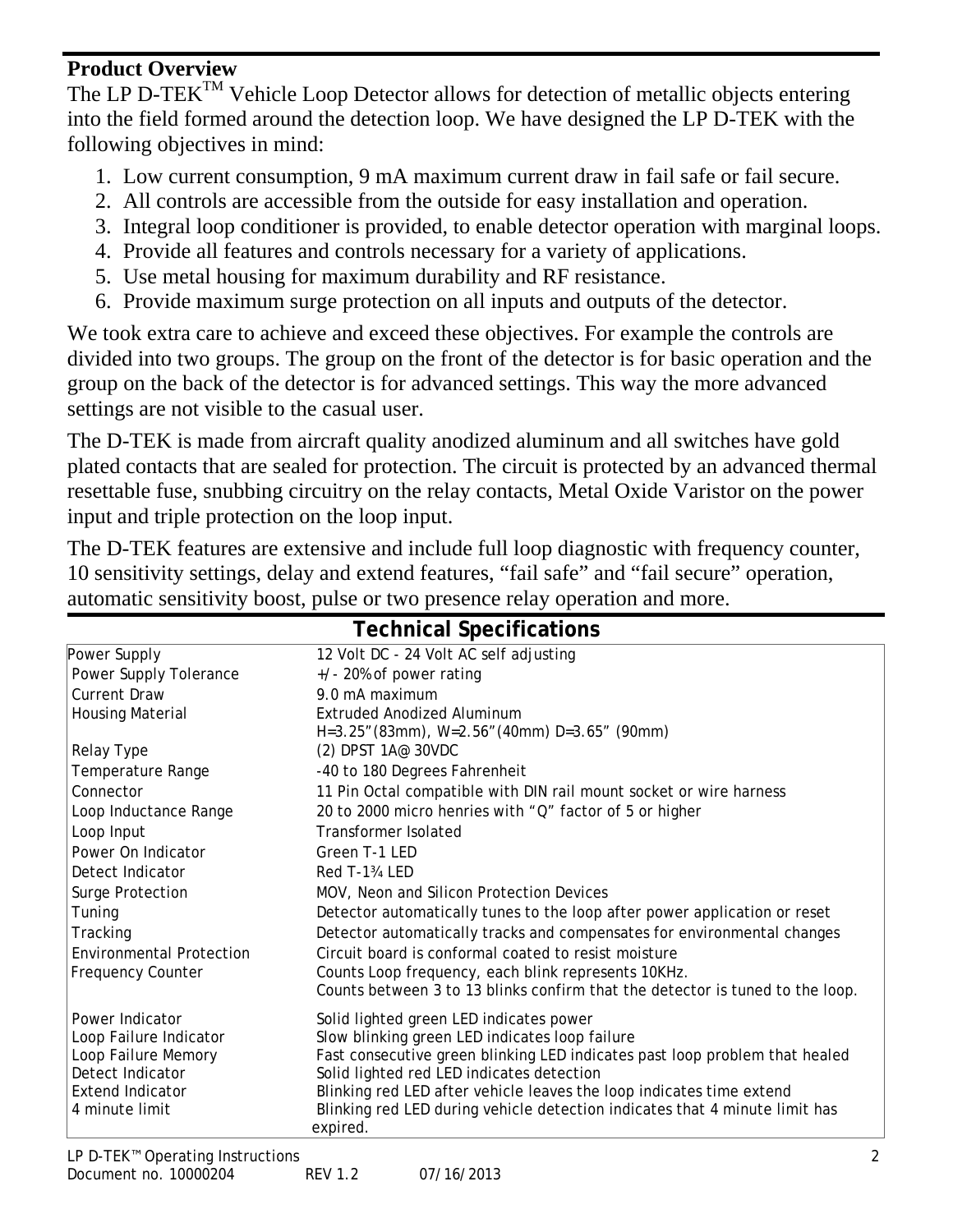## **Controls, Indicators and Connections**



RED

VIOLET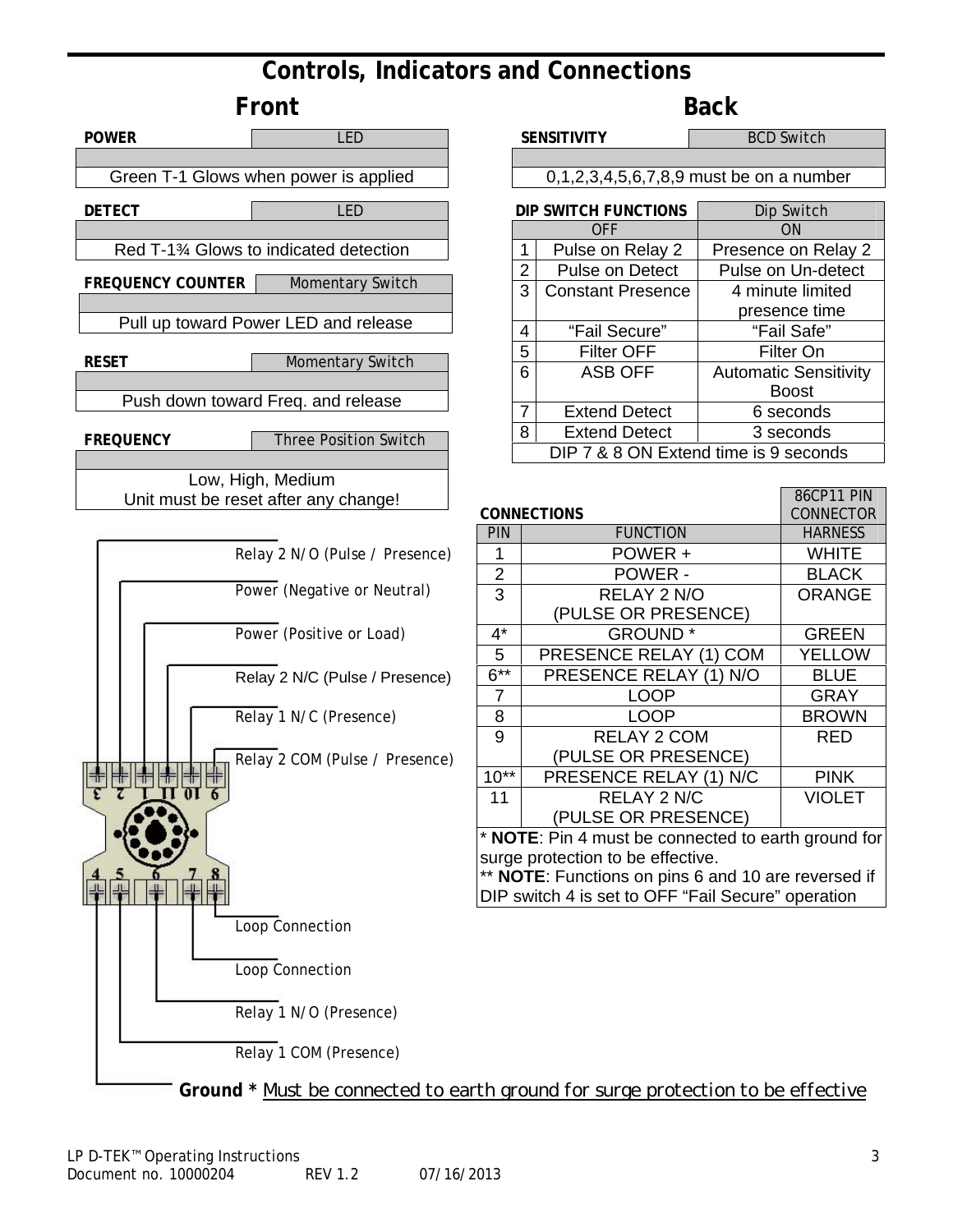## **Installation**

- 1. Connect the D-TEK to appropriate power supply as marked on the label of the detector on pins 1 and 2 according to the connection chart on page 3 of this manual.
- 2. Connect the loop wires to pins 7 & 8 (Brown and Gray wires in harness) The D-TEK must be connected to a loop meeting the appropriate requirement listed on page 2.
- 3. Connect the desired relay outputs to the operator control board inputs. Relay 1 is a "Constant Presence" and Relay 2 is "Pulse" or "Constant Presence".
- 4. Adjust sensitivity to desired level to assure detection of all vehicle traffic. Factory set is normally 3 or 4.
- *5.* **Pin 4 (GREEN WIRE)** *must be connected to earth ground for effective surge protection.*
- 6. Do not install the loop wire near or parallel to:
	- a. Low voltage lighting.
	- b. Telephone lines.
	- c. Underground power lines.
	- d. Electrical pavement heaters.
	- e. Cell phone towers or radio communication systems.
	- f. Overhead power lines.
	- g. Transformers.
- 7. To install the loop into new concrete with re-bar or wire mesh we recommend that the loops be installed at least 1 inch above the re-bar.
- 8. When installing in saw cut we recommend the use of backer rod and a good grade sealant for the type of surface.

## **Operational settings explained**

**Reset Switch**- when this toggle switch is momentarily pressed down toward the "Frequency Switch" and released will cause the D-TEK to reboot.

**Frequency Switch**- this 3-position toggle switch is used to change the loop operation frequency to High/Medium or Low. This helps to prevent cross talk with adjacent loops and possible interference from other sources in the same operational frequency. Note: When the frequency is changed the D-TEK must be re-set.

**Frequency Counter**- when this toggle switch is momentarily pushed up toward the power and detect LEDs will cause the detector to blink the red "Detect" LED. Each blink of the LED indicates a frequency multiple of 10 KHz. (example 5 blinks = 50 KHz.) Counts from 3 to 13 confirm that the detector has tuned to the loop.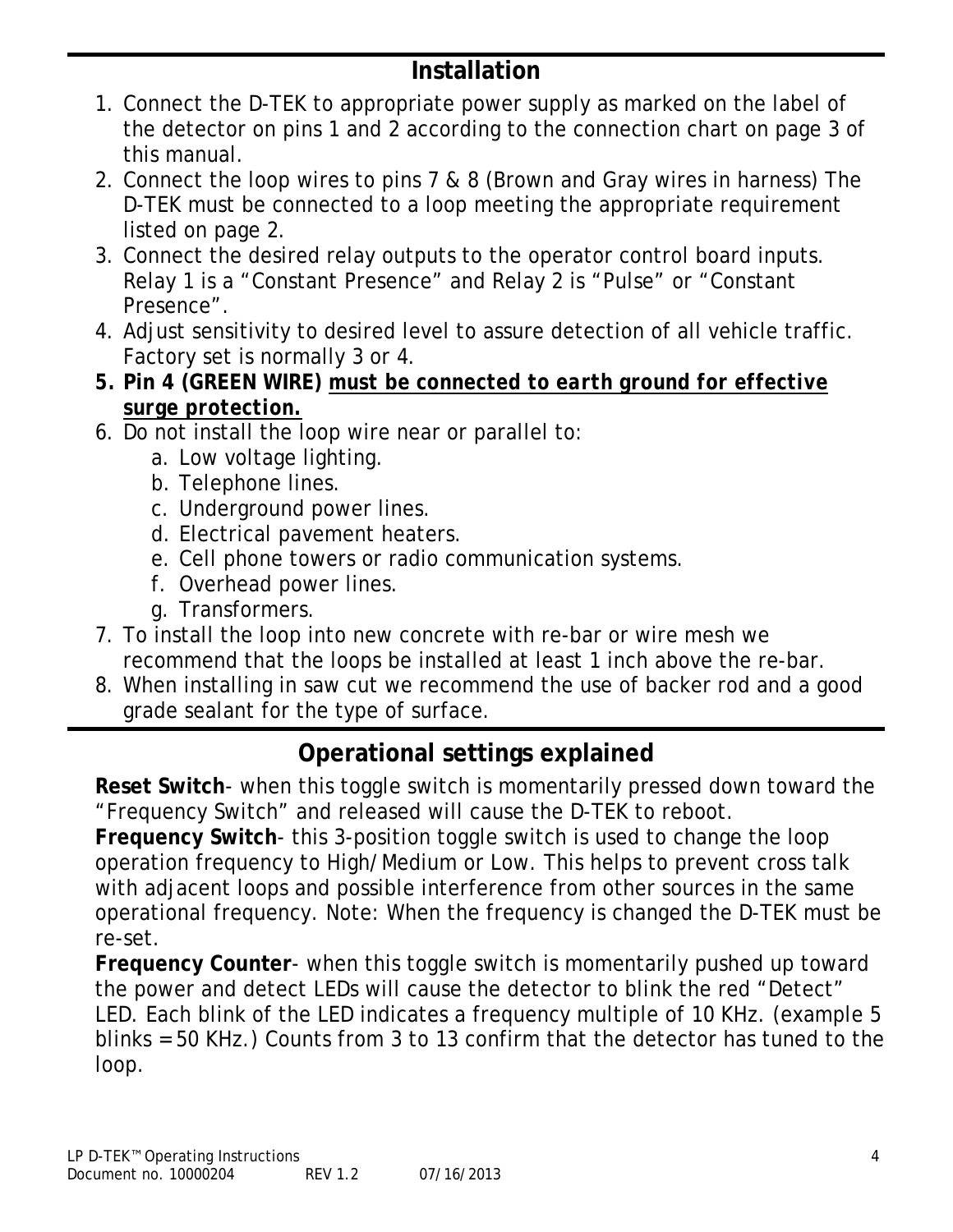**Sensitivity**- this rotary switch controls the detector sensitivity. During normal operation the sensitivity setting is 3 or 4. Note: the higher the sensitivity the more prone the detector will be to interference. To increase detection height without increasing the detector sensitivity settings, increase the size of the loop. Detection height is roughly 70% of the shortest side of the loop. (example 4 x 8 loop = approximately 33 inch detection height and a 6 x 8 loop = approximately 50 inch detection height.)

**DIP Switches** 

- 1. **Pulse/Presence relay 2** this feature is controlled by DIP switch 1 on the back of the detector and allows relay 2 to act in the pulse mode or as a second presence mode relay mimicking relay 1.
- 2. **Pulse Detect/Un-detect** this feature is controlled by DIP switch 2 on the back of the detector. Allows for activation on entering into the loop or exiting from the loop.
- 3. **Constant Presence / 4 minute limit** this feature is controlled by DIP switch 3 on the back of the detector and allows for the detector to hold the activation for as long as any vehicle is in the detection loop or to allow the relay to de-activate after 4 minutes. **Warning!** DO NOT USE 4 minute limit unless opening is protected by a secondary safety device such as the IRB-4X.
- 4. **Fail Safe / Fail Secure** this feature is controlled by DIP switch 4 on the back of the detector. Normal factory setting is "Fail Safe" which allows the detector to hold the gate open in the event of a failure or loss of power on the detector. "Fail Secure" setting will force the detector to not change states on power loss or power up. **Warning!** This setting should not be used for safety reversing of gates, doors or barriers. **Note**: Function output on pins 6 and 10 are reversed if DIP switch 4 is turned off.
- 5. **Filter** this function is controlled by DIP switch 5 on the back of the detector. This feature inputs a momentary delay into the detection circuit to verify that a vehicle is present in the loop for a minimum time period before activation occurs.
- 6. **ASB** Automatic Sensitivity Boost is activated by DIP switch 6 on the back of the detector. This allows the detector to be set at a "standby" sensitivity and when detection occurs sets the sensitivity to maximum until the unit un-detects. This allows for the use on high bed vehicles that might otherwise un-detect while still in the loop.
- 7. **Extend Detect** this feature is controlled by DIP switches 7 and 8 on the back of the detector. Turning on switch 7 allows for a 6 second extension of the detection after the vehicle leaves the loop. Turning on switch 8 allows for a 3 second extension of the detection after the vehicle leaves the loop. Turning on both switches 7 and 8 allows for a 9 second extension of the detection after the vehicle leaves the loop.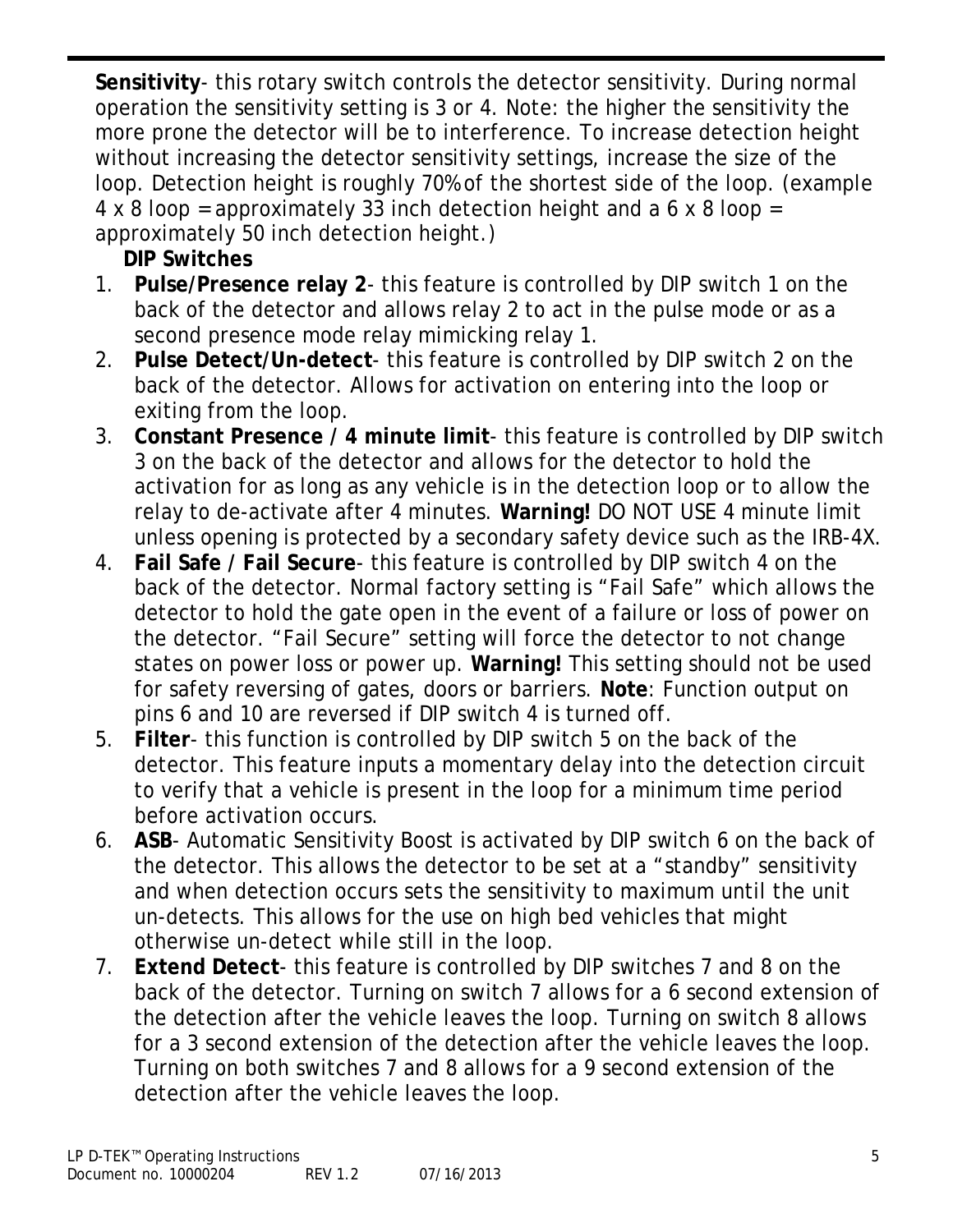# **TROUBLE SHOOTING GUIDE**

| <b>SYMPTOM</b>                                                                                | POSSIBLE CAUSE                                                                                                                                                                                            | SOLUTION                                                                                                                                                                                                                                                                                                                                                                                                                                                     |  |  |
|-----------------------------------------------------------------------------------------------|-----------------------------------------------------------------------------------------------------------------------------------------------------------------------------------------------------------|--------------------------------------------------------------------------------------------------------------------------------------------------------------------------------------------------------------------------------------------------------------------------------------------------------------------------------------------------------------------------------------------------------------------------------------------------------------|--|--|
| Green Indicator is not lit                                                                    | No input voltage                                                                                                                                                                                          | 1. Check voltage on pins 1<br>and $2$ .<br>2. Check wiring to detector.<br>3. Verify voltage used<br>matches voltage marked<br>on unit.                                                                                                                                                                                                                                                                                                                      |  |  |
| <b>Green Indicator flashes</b><br>Green Indicator flashes with two                            | Loop wire shorted or disconnected<br>Loop wire was temporarily shorted                                                                                                                                    | Check loop resistance on pins<br>7 and 8, it should be less than<br>5 ohms and more than 0.5<br>ohms.<br>Check loop resistance on pins                                                                                                                                                                                                                                                                                                                       |  |  |
| consecutive fast blinks                                                                       | or disconnected                                                                                                                                                                                           | 7 and 8, it should be less than<br>5 ohms and more than 0.5<br>ohms. The reading should be<br>steady.                                                                                                                                                                                                                                                                                                                                                        |  |  |
| Detector stays in detect mode<br>after the vehicle leaves the loop<br>and fails to un-detect. | 1. Faulty Loop.<br>2. Poorly crimped connections<br>3. Loose connections                                                                                                                                  | 1. Perform megger test<br>between loop lead and<br>ground, the reading should<br>be greater than 100 Mega<br>ohms.<br>2. Check that loop is tightly<br>connected to proper<br>terminals<br>3. Check that splices are<br>tightly soldered and sealed<br>against moisture                                                                                                                                                                                      |  |  |
| Detector detects intermittently<br>even when there is no vehicle on<br>the loop.              | 1. Faulty Loop<br>2. Poorly crimped terminals<br>3. Loose connections<br>4. Cross-talk between adjacent loop<br>detectors<br>5. Loop not securely installed to<br>prevent movement of wire in<br>pavement | 1. Perform megger test<br>between loop lead and<br>ground, the reading should<br>be greater than 100 mega<br>ohms.<br>2. Check that loop is tightly<br>connected to terminals<br>Check that splices are<br>tightly soldered and sealed<br>against moisture.<br>4. Set adjacent loops to<br>different frequencies.<br>5. Verify that loop is securely<br>installed in pavement and<br>that site is in good<br>condition preventing<br>movement of loop wires. |  |  |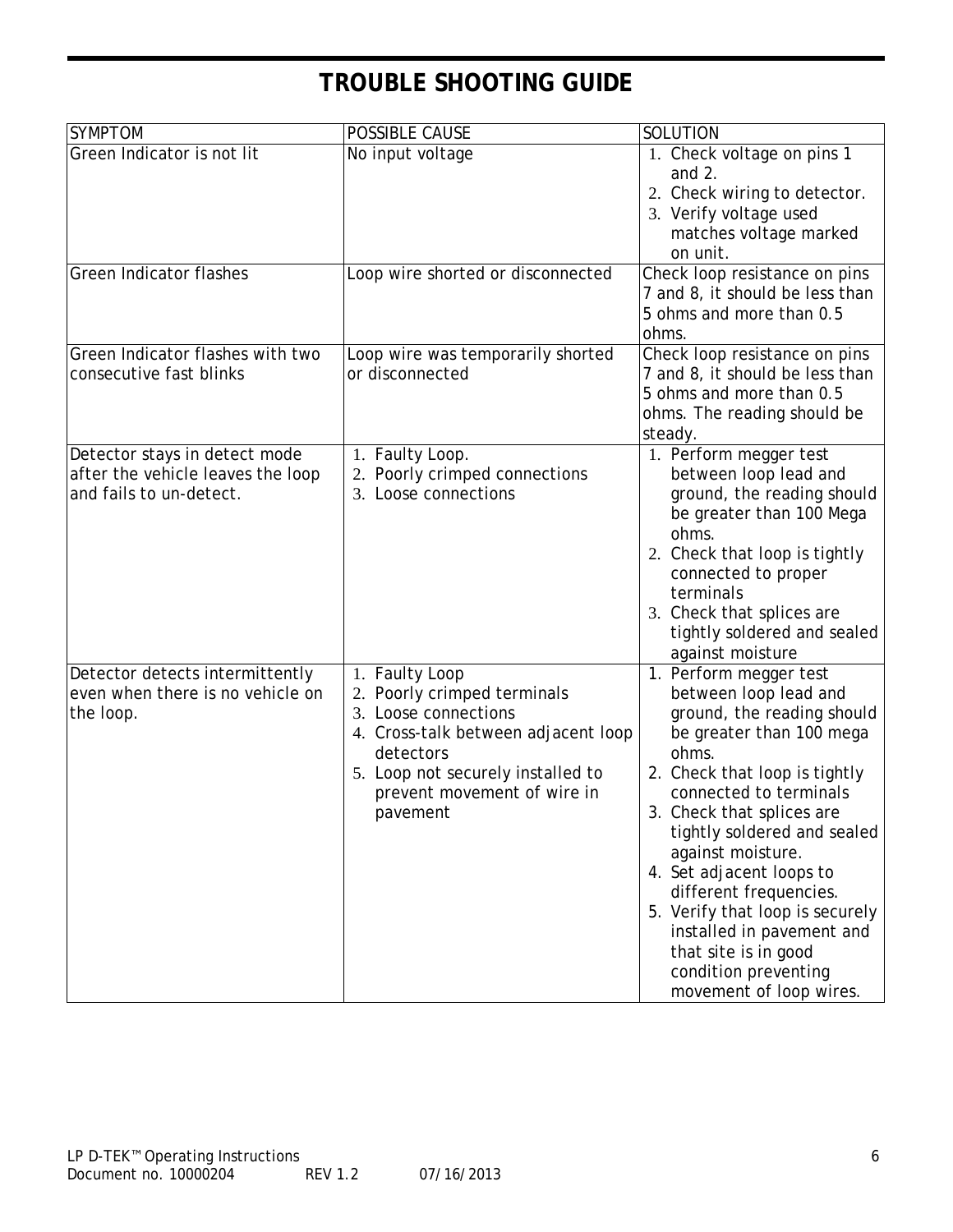## **Ordering Information**

LP D-TEK 12 Volt DC to 24 Volt AC powered detector

### **Accessories**

- PR-XX EMX Lite-preformed loop with 50 ft. lead wire standard  $(XX = loop size example 48 = 4x8)$
- HAR-11 11 wire harness with 3 ft. of wire<br>LD-11 11 pin DIN rail socket
- 11 pin DIN rail socket



#### **Installer notes:**

DIP switches turned on Sensitivity setting Frequency setting

|     |     | w        |        | –<br>∽<br>ີ |  |  |  |
|-----|-----|----------|--------|-------------|--|--|--|
|     |     |          | ີ<br>w |             |  |  |  |
| Low | Med | -11<br>. |        |             |  |  |  |